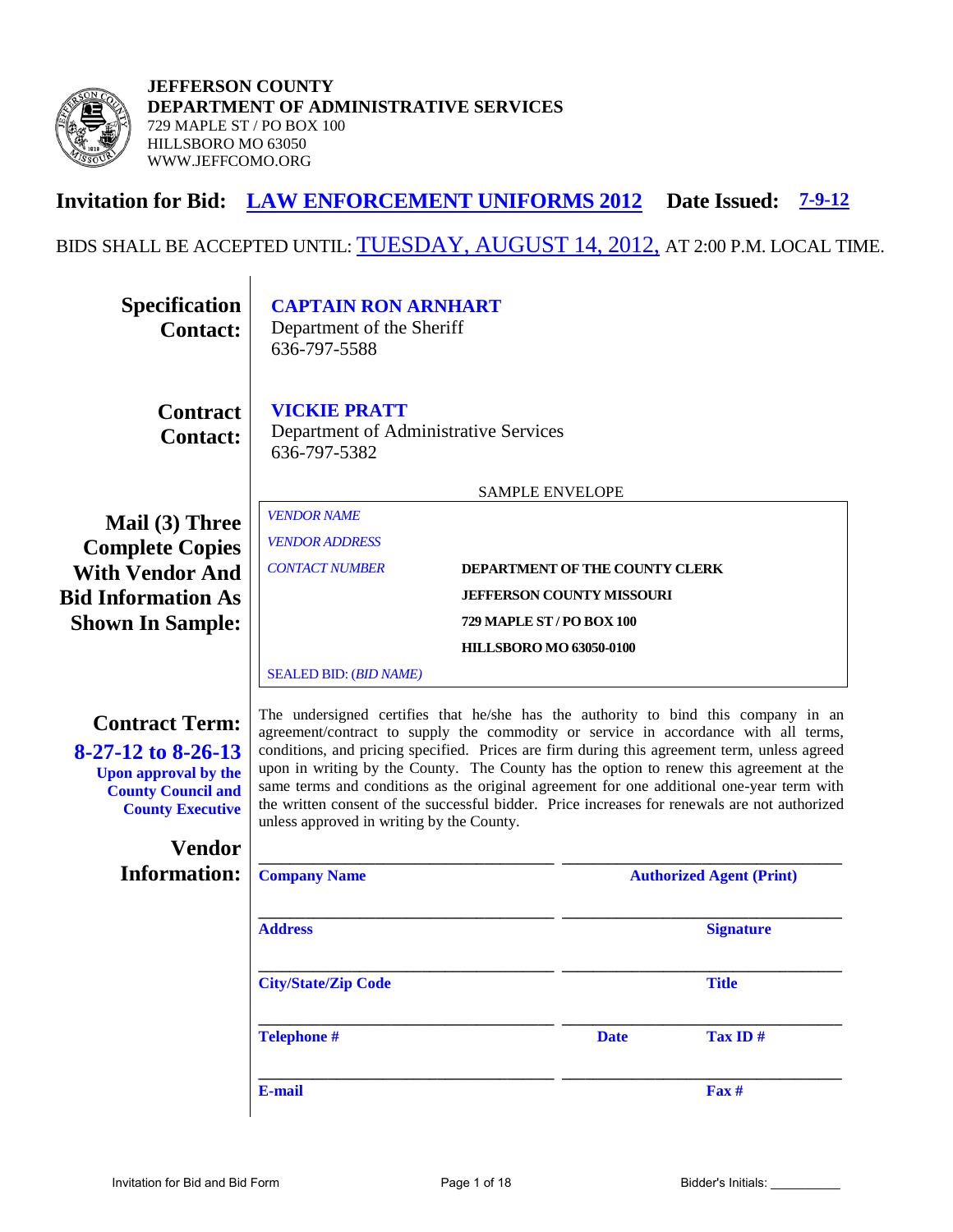# **TABLE OF CONTENTS:**

| <b>Legal Notice and Invitation for Bid</b> | Page 1  |
|--------------------------------------------|---------|
| <b>Table of Contents</b>                   | Page 2  |
| <b>Bid Requirements</b>                    | Page 3  |
| <b>Bidders Response and Contract</b>       | Page 5  |
| <b>Affidavit</b>                           | Page 9  |
| <b>Specifications</b>                      | Page 11 |
| <b>Exceptions to Bid</b>                   | Page 11 |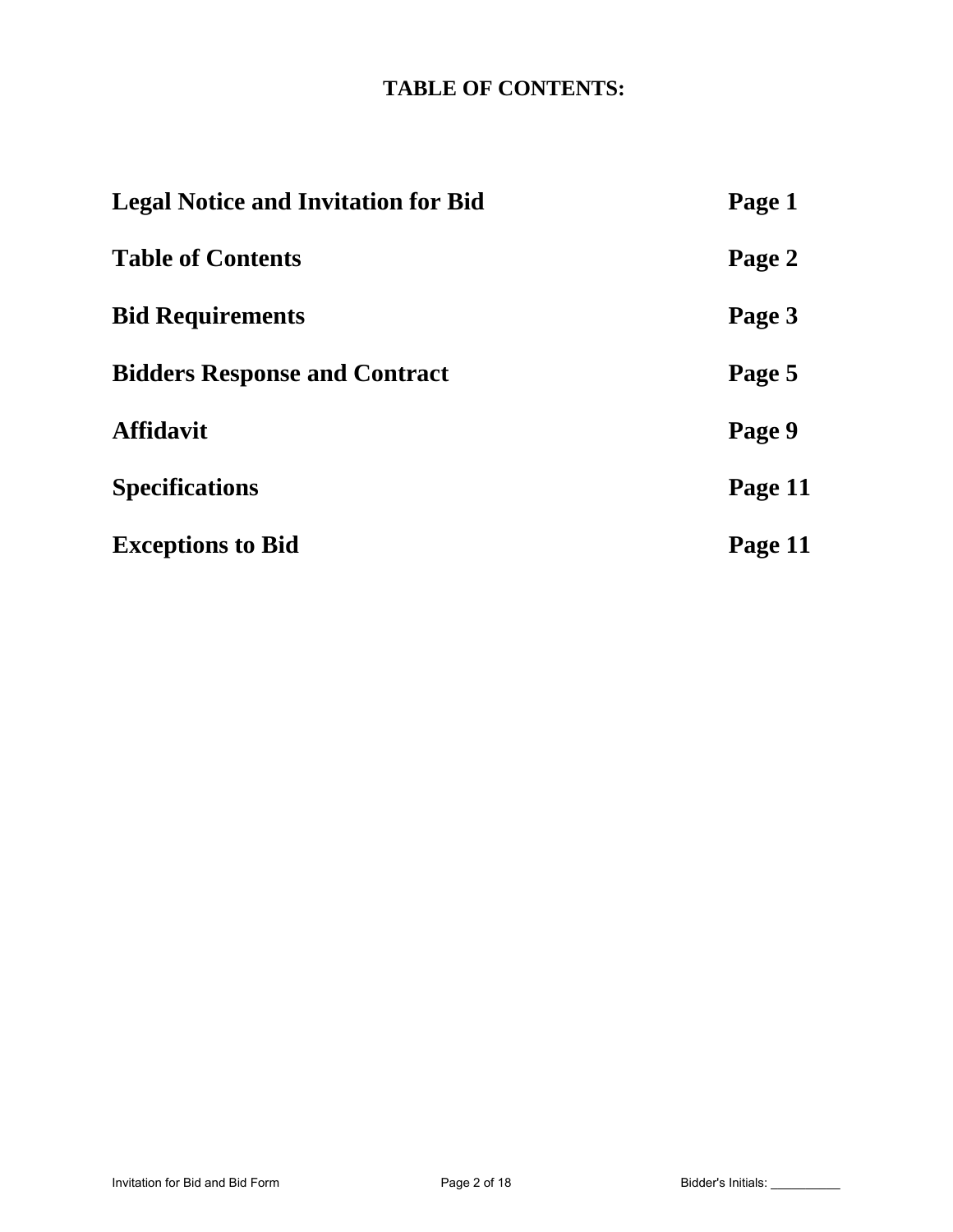#### **1.0 BID REQUIREMENTS**

**Bidder shall initial all pages and return where the Bid Document denotes "BIDDER"S INITIALS:\_\_\_\_\_"**

#### **1.1 BID SUBMISSION:**

Submit bid form in triplicate (three copies) with specification pages, if applicable. No facsimile or electronic bids shall be accepted and shall be rejected. The Vendor prior to the submission dead line as stated on page 1 must submit all bids. Late bids will not be accepted and returned to the vendor unopened. The County reserves the right to request additional written or oral information from Respondents in order to obtain clarification. A fully executed Affidavit is required by Section 285.530 RSMo and shall be submitted with the bid form. A copy of the Affidavit is attached hereto. Failure to execute the Affidavit shall result in the bid being rejected.

#### **1.2 BASIS OF BID AWARD:**

Award may be made on an item-by-item basis to the lowest and best bidder(s) or award may be made to the lowest and best bid total, whichever provides the greatest value to the County from the standpoint of suitability to purpose, quality, service, previous experience, price, ability to deliver, or any other reason deemed to be in the best interest of the County. Quantities stated herein represent an estimate for the period stated. Orders shall be placed for actual requirements as needed. The County may reject any or all bids for any reason and may waive any informality. Bids submitted from a Missouri State Contract shall include a copy of the State Contract with the bid. Bid award does not constitute an order or obligation to order by the County. The issuance of a Purchase Order Number shall be construed as acceptance of a Contract with all terms, conditions, and prices firm during the length of the agreement terms.

#### **1.3 BID AWARD**:

It is further agreed that the Contract shall not be valid and binding upon the County until approved by the County Counselor, as to legal form and is subject to the Ordinances, Resolutions and Orders of Jefferson County, Missouri, and State and Federal Law. If no Bid or Bids have been awarded by the County Council within thirty (30) days following the opening of the bids then all bids will be deemed Rejected.

#### **1.4 BID PREPARATION:**

- 1. Bidders are responsible for examination of drawings, specifications, schedules and instructions. Failure to do so will be at the bidder's risk.
- 2. Each bidder shall furnish the information required by the invitation. The bidder shall sign all required documents. All deletions and erasures shall be initialed
- 3. Alternate bids for supplies or services other than specified shall not be considered unless authorized by invitation.
- 4. Bidder shall state a definite time for delivery of goods or for performance of services unless otherwise specified in the invitation for bid.
- 5. When specified, samples must be timely submitted and at no expense to the County.
- 6. Failure to adhere to all requirements may result in the response being disqualified as non-responsive.

#### **1.5 MODIFICATION OR WITHDRAWAL OF BIDS:**

Bids may be modified or withdrawn prior to the exact hour and date specified for receipt of bids, provided the modification or withdrawal is in writing and is delivered in the same manner as a bid submission.

#### **1.6 LATE BIDS:**

It is the responsibility of the bidder to deliver his bid or bid modification on or before the date and time of the bid closing to the Department of the County Clerk. Bids received late will be rejected and returned unopened to the bidder.

#### **1.7 BID DEPOSITS:**

Bid Deposits are not required unless specified in the specifications.

#### **1.8 MATERIAL AVAILABILITY:**

Bidders must accept responsibility for verification of material availability, product schedules and other pertinent data prior to submission of bid and delivery time. It is the responsibility of the bidder to notify the County immediately if the materials specified are discontinued, replaced, or not available for an extended period of time. All materials ordered by the County, shall be as needed. A sample of materials may be requested.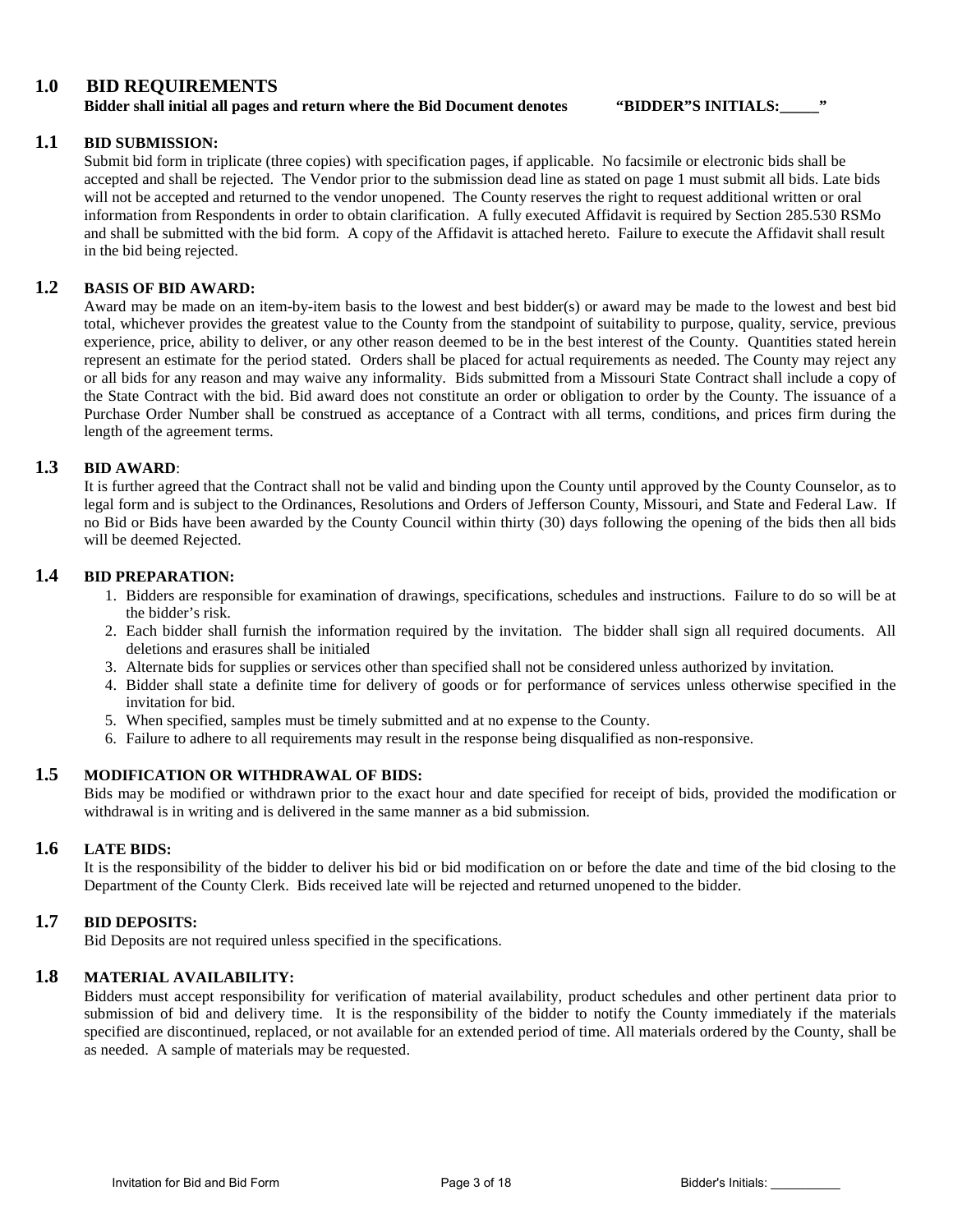#### **1.9 ALTERNATE BIDS:**

Alternate Bids for items will be accepted except when stated "**NO SUBSTITUTIONS".** Bidders must submit complete specifications on all alternate bids with the bid form. Alternate bids without complete specifications may be rejected. Alternate bids and exceptions to bid clauses must be clearly noted on the bid form. The County may accept or reject alternate bids; whatever is most advantageous to the County.

#### **1.10 INCORPORATION OF DOCUMENTS:**

The terms of the Bid Invitation, Bid Specifications, Bid Form are incorporated into the contract as if fully setout therein.

#### **1.11 ADDENDA:**

Addenda to bid specifications are incorporated by reference as if fully setout herein. It is the responsibility of the vendor to insure and verify that they are in receipt of and completed all attached addenda's prior to submission of bid forms. Verification is made by contacting the Office of Contracts and Grants at (636) 797-5382, or by reviewing the County Web Site. [\(www.jeffcomo.org\)](http://www.jeffcomo.org/).

#### **1.12 INSURANCE:**

The Vendor/Contractor shall purchase and maintain insurance with an insurance company licensed to do business in the State of Missouri or in the state where the vendor is incorporated or otherwise licensed to do business and which shall remain, at all times during the term of any contract with the County, in full force and effect. Preference will be given to a Vendor/Contractor who provides insurance with an insurance company licensed to do business in the State of Missouri, but in any event said Vendor/Contractor shall provide said insurance at it's own expense. Such insurance shall be provided as will protect the Vendor/Contractor from claims which may arise out of or result from the Vendor/Contractor's execution of the work, whether such execution be by himself, his employees, agents, or by anyone for whose acts any of them may be liable. If any such work covered by the Contract is to be performed on County owned or leased premises, the Vendor agrees to carry liability and workman's compensation insurance, satisfactory to the County, and to indemnify the County against all liability, loss, and damage arising out of any injuries to persons and property caused by the Vendor, his sub-contractors, employees or agents. The insurance coverage shall be such as to fully protect the County and the general public from any and all claims for injury and damage resulting by any actions on the part of the Vendor/Contractor or its' forces as enumerated above. All policies must name the County as an additional insured and provide for thirty (30) days written prior to any material changes or cancellation. Any disputes regarding a breach, insurance amounts, liability, coverage, lapse or otherwise shall be litigated in the Circuit Court of Jefferson County, Missouri and the same shall be incorporated into any Contract agreed to by the parties.

THE COUNTY REQUIRES **ORIGINAL** CERTIFICATES OF INSURANCE **BEFORE** THE CONTRACT IS AWARDED. ANY LAPSE IN INSURANCE COVERAGE OR CANCELLATION THEREOF BY THE CONTRACTOR OR SUB-CONTRACTORS DURING THE TERMS OF THE CONTRACT SHALL IMMEDIATELY BE DEEMED A MATERIAL BREACH UNDER THE TERMS OF ANY CONTRACT.

A. ( X ) Required ( ) Not Required **Comprehensive General Liability Insurance**

The Vendor/Contractor shall maintain and keep in full force and effect during the terms of this Contract such comprehensive general liability insurance as shall protect them from claims which may arise from operations under this Contract, whether such operations be by themselves or by anyone directly or indirectly employed by them. The amounts of insurance shall be not less than \$1,000,000.00 combined single limit for any one occurrence covering both bodily injury and property damage, including accidental death.

B. (X ) Required ( ) Not Required **Professional Liability Insurance**

The Vendor/Contractor shall provide the County with proof of Professional Liability Insurance, which shall protect the County against any and all claims, which might arise as a result of the operation of the Vendor/Contractor in fulfilling the terms of this Contract during the life of the Contract. The minimum amounts of such insurance will be \$1,000,000.00. Should any work be subcontracted, these limits will also apply.

C. ( X ) Required ( ) Not Required **Worker's Compensation Insurance:**  per Missouri Revised Statutes Chapter 287

The Vendor/Contractor or his sub-contractor or contractors, shall maintain and keep in force of this Contract such worker's compensation insurance limits as required by the statues of the State of Missouri and Employer's Liability with limits no less than \$500,000.00.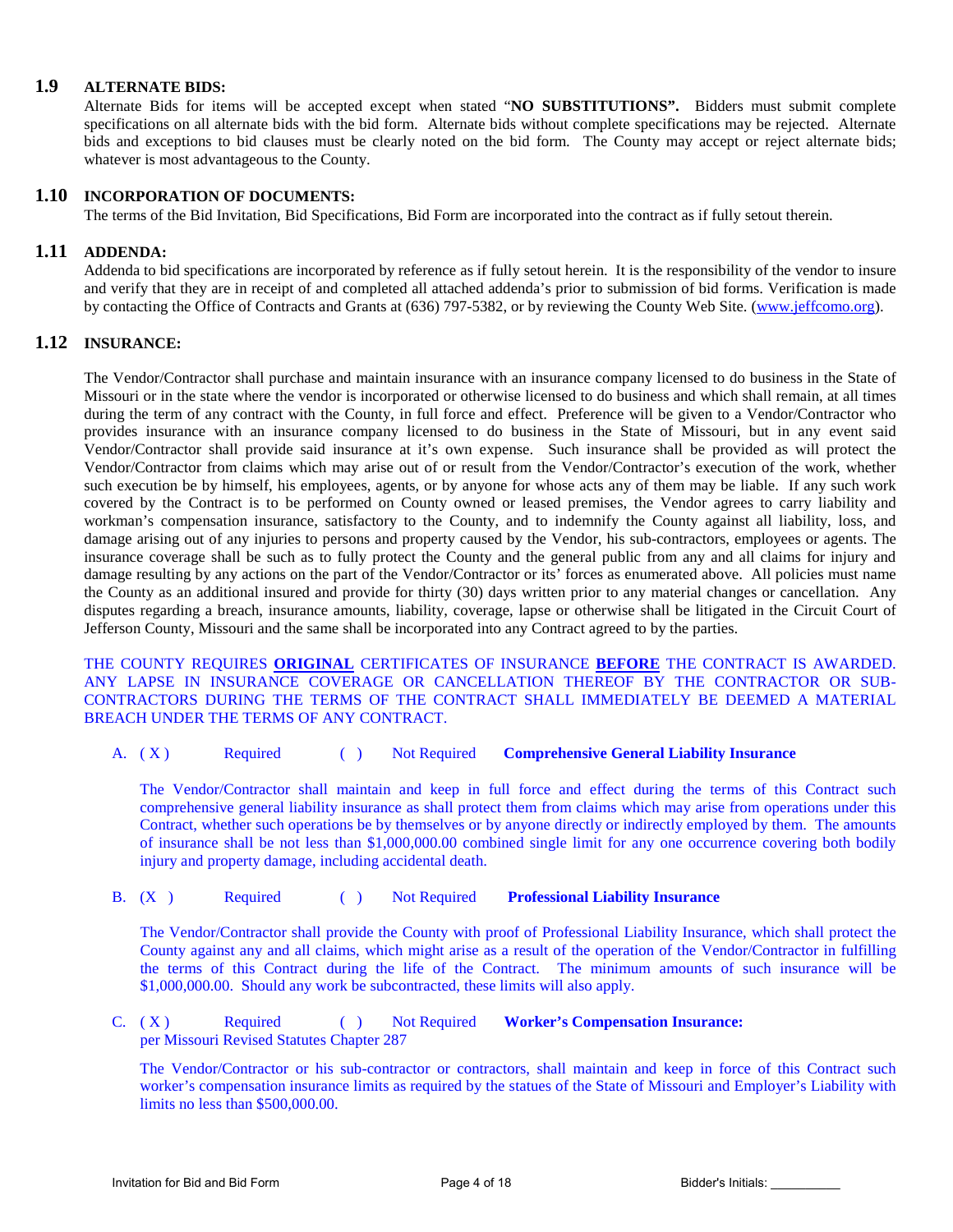#### **1.13 BID SUBMISSIONS**

Bids submitted on separate forms are NOT acceptable unless specified in the Bid Document. Failure to complete bid forms to the satisfaction of the County may result in rejection of your bid. It is the responsibility of each bidder before submitting a bid to examine ALL documents thoroughly, and request written or oral interpretation of clarifications soon after discovering any conflicts, ambiguities, errors, or omissions in the bidding documents. Request for clarification must be received prior to bid openings.

#### **1.14 BID OPENINGS**

Bids will be publicly opened and read aloud at the time indicated on page 1. The bidders and the public are invited but not required to attend the formal opening of the bids. No decisions relating to the award of a contract or agreement will be made at the opening.

#### **1.15 BID TABULATIONS**

Bid Tabulations are not available for 5 to 7 business days following the Bid Opening. Bid submissions are open for public review at the time of the Bid Opening. Bid tabulations are posted on the County's web-site address, [www.jeffcomo.org.](http://www.jeffcomo.org/) **NO COPIES** of bid tabulations are sent to vendors.

#### **2.0 BID RESPONSE AND CONTRACT**

#### **2.1 BIDDER REPRESENTATIONS:**

The Bidder, by executing the Bid form certifies that:

- A. The bid complies with Invitation for Bid form and Bid Specifications.
- B. Bidder is not debarred or suspended from participation in Federal Assistance programs.

#### **2.2 TAXES:**

No bid or proposal shall be awarded by Jefferson County unless the prospective bidder provides proof that the bidder does not owe delinquent real or personal property taxes to Jefferson County. The prospective bidder may be required to provide proof in the form of an original paid tax receipt issued by the Jefferson County Collector or a statement obtained from the Jefferson County Assessor that the applicant does not own any real or personal property in Jefferson County.

**Section 135.040 of the Jefferson County Code of Ordinances (Ord. No. 10-0411) requires that no bid or proposal shall be awarded by Jefferson County unless the prospective bidder provides proof that the bidder does not owe delinquent real or personal property, or that the bidder does not own any real or personal property in Jefferson County. All delinquent real or personal property taxes shall be paid, in-full, prior to the award of any bid, or proof shall be provided that the bidder does not own any real or personal property in Jefferson County prior to the award of any bid. Jefferson County considers that the failure to pay any and all real or personal property taxes due Jefferson County, Missouri, the failure to report all real or personal property owned, held or used in Jefferson County, the failure to provide proof thereof, and/or the failure to keep said tax bills current shall be deemed a material breach of the contract and will subject the contract to immediate cancellation. All taxes, due and owing, must be paid in full at the time the bid is awarded by Jefferson County and remain paid during the entire term of the contract unless the prospective bidder provides proof that the bidder does not own real or personal property in Jefferson County. This requirement shall not apply to the award of bids for projects which are funded in whole or in part by Federal funds.**

#### **2.3 CERTIFICATION OF INDEPENDENT PRICE DETERMINATION:**

- A. The prices in the bid shall be independently determined, without consultation, communication, or agreement for the purpose of restricting competition as to any matter relating to price with any bidder or other person.
- B. Unless otherwise required by law, the prices shall not have been knowingly disclosed by the bidder prior to opening.
- C. No attempt has been made or will be made by the bidder to induce any other person or firm to submit or not to submit a bid.

#### **2.4 PRICE:**

The price(s) specified in this bid shall be firm and not subject to contingency or reservation. If the Vendor fails to honor stated prices as submitted in the Bid Form or Contract, the County reserves the right to obtain the same items from the next lower vendor who submitted a bid price for the item. The original vendor shall be responsible for the difference in price and required to make restitution to the County for the difference in price. The bidder represents prices specified in the bid do not exceed current selling price for the same or substantially similar good or service, and are the same as or lower than other prices charged to the bidder's most favored customer. In the event the stated prices are determined to be higher than the prices for which Supplier has sold the items, or services, to others, this contract price shall be reduced accordingly. **Bid prices are ALL INCLUSIVE:**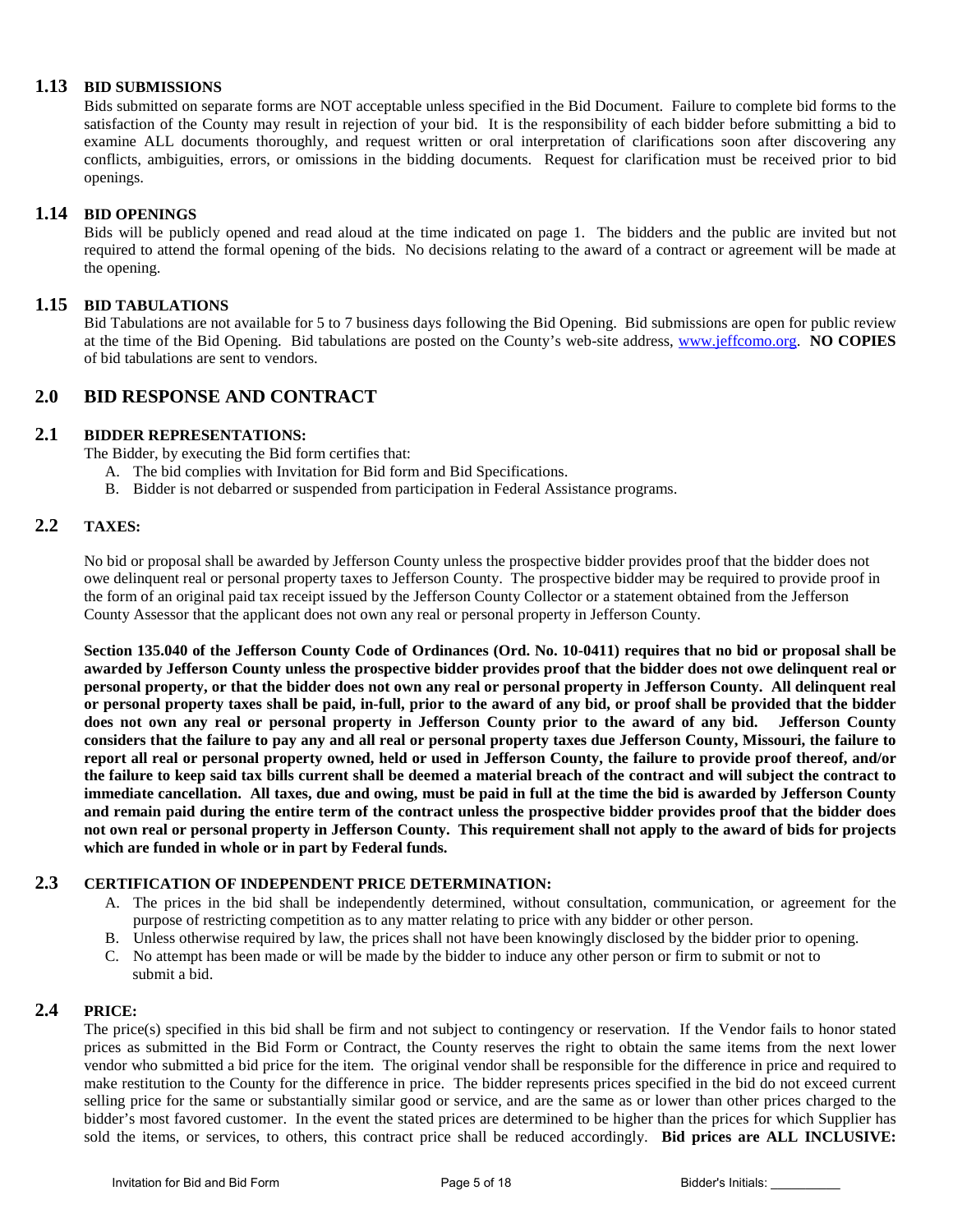**(Shipping, Handling, Delivery, and Assembly to locations specified by the County). Prices shall be firm for ALL County departments and locations for term of the agreement**.

#### **2.5 MISSOURI DOMESTIC PRODUCT PROCUREMENTACT:**

Bidder represents that the goods provided comply with Sections 34.350 to 34.359, RSMo, known as the Domestic Product Procurement Act. The Act encourages the purchase of products manufactured or produced in the United States, State of Missouri, and Jefferson County, Missouri. Bidder shall include proof of compliance with the Act with the bid when requested.

#### **2.6 NON-EXCLUSIVE AGREEMENT:**

The contractor shall understand and agree that the contract shall not be construed as an exclusive agreement and further agrees that the County may secure identical and/or similar services or products from other sources at anytime in conjunction with or in replacement of the contractor's services.

#### **2.7 DEFINITIONS:**

- A. The term "County" means the Jefferson County, Missouri and its designated representatives.
- B. The term "Vendor" means Supplier, Contractor, and Seller and includes designated representatives.
- C. The term "IFB" means Invitation for Bid.
- D. The term "Agreement/Contract means Binding Agreement, Contract, Request for Purchase, Order.

#### **2.8 INSPECTION, ACCEPTANCE AND APPROVALS:**

Goods shall at all times and places, including the period of manufacture, are subject to inspection and test by County. County will accept or give notice of rejection of goods delivered within a reasonable time after receipt. Acceptance shall not waive any warranty. All goods supplied are subject to final inspection and acceptance by County notwithstanding payment, prior inspections or approvals. County may require prompt replacement or correction of rejected goods at Supplier's expense, including a reduction in price for rejected goods. Supplier shall not resubmit rejected goods to County without prior written approval and instructions from County. In addition, Supplier shall identify resubmitted goods as previously rejected. Supplier shall provide and maintain a quality assurance and control system acceptable to County.

#### **2.9 WARRANTY:**

Unless otherwise agreed to in writing by the parties, Supplier warrants that items ordered to specifications will conform thereto and to any drawings, samples or other descriptions furnished or adopted by County, or, if not ordered to specifications will be fit and sufficient for the purpose intended, and that all items will be new, merchantable, of good material and workmanship, and free from defect. Such warranties, together with Supplier's service warranties and guarantees, if any, shall survive inspection, test, acceptance of, and payment for the items and shall run to County and its assigns. Except for latent defects, the County shall give notice of any nonconformity to the Supplier within one (1) year after acceptance. County may return for credit or require prompt correction or replacement of the defective or non-conforming goods or have the defective good corrected or replaced at Supplier's expense. Return to Supplier of any defective or non-conforming goods and delivery to County of any corrected or replaced goods shall be at Supplier's expense. Defective or non-conforming items shall not be corrected or replaced without written authorization by County. Goods required to be corrected or replaced shall be subject to the provisions of this clause and the clause hereof entitled "Inspection, Acceptance and Approvals" in the same manner and to the same extent as goods originally delivered under this contract.

#### **2.10 PAYMENT:**

County will pay Supplier for goods upon delivery to, submission of certified invoices with attached tipping fee receipts and acceptance. The County will not be responsible for articles or services furnished without a purchase order. Price is tax-exempt.

#### **2.11 CHANGE ORDER:**

County may make changes within the general scope of this contract. If any such changes cause an increase or decrease in the cost of or the time required for the performance of any part of the work, whether changed or not changed by any such order, an equitable adjustment shall be made in the price or delivery schedule or both, and any change order shall be in writing. Any claim by a Supplier for adjustment under this clause shall be asserted within fifteen (15) days from the date of receipt of this written order directing the change, provided, however, County, if it decides that the facts justify such action, may receive and act upon such claim asserted at any time prior to final payment.

#### **2.12 DELIVERIES:**

Deliveries shall be made in strict accordance with any delivery schedule contained in the bid specification or contract and in the exact quantity ordered. Failure to adhere to delivery schedule is reason for termination in accordance with the "termination" clause. Deliveries are to be made at locations specified by the County at time of Order.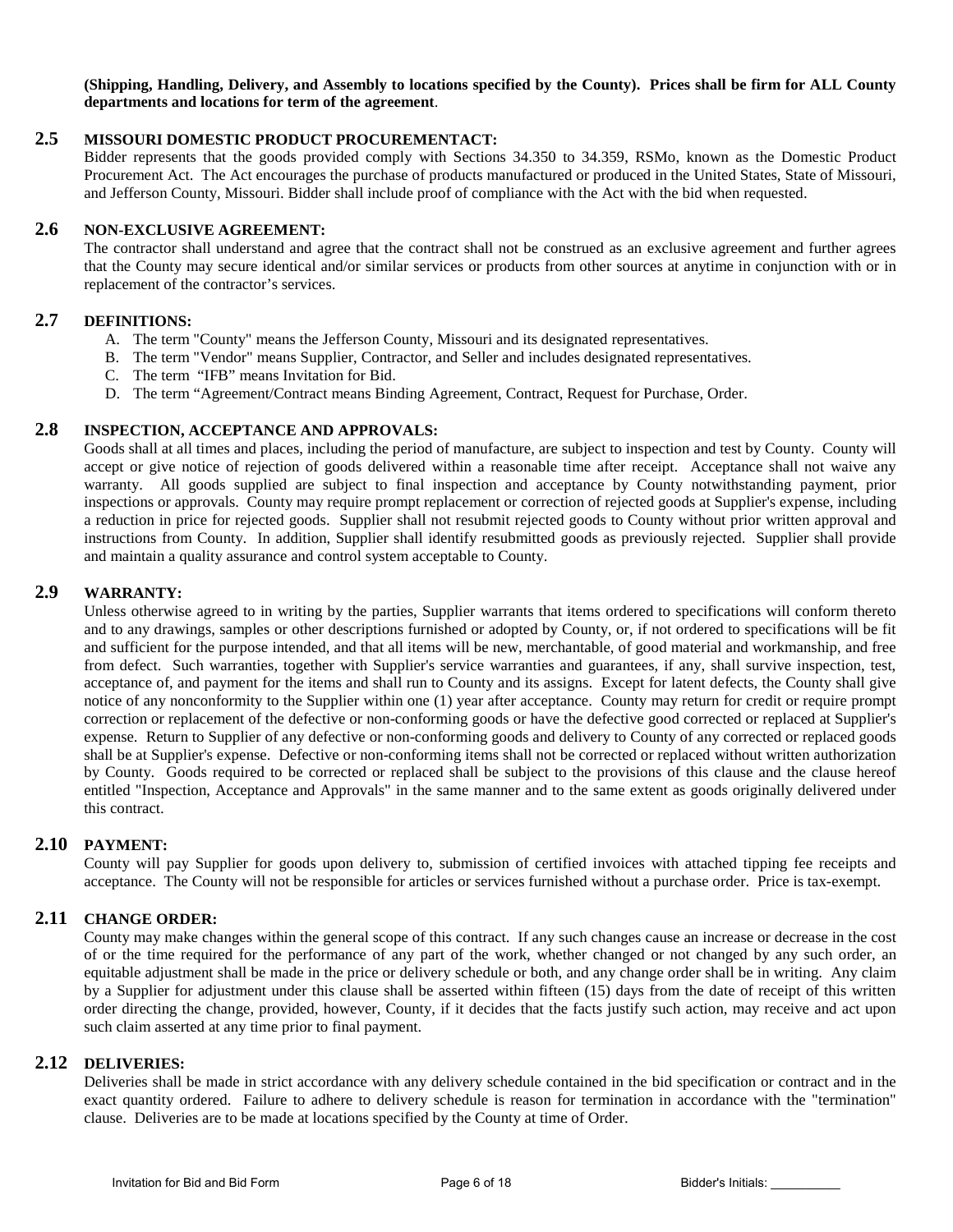#### **2.13 RESPONSIBILITY FOR SUPPLIES:**

Pursuant to Section 290.560 RSMo, Supplier/Contractor shall employ only Missouri laborers and laborers from nonrestrictive states except that other laborers may be used when Missouri laborers or laborers from nonrestrictive states are not available, or are incapable of performing the particular type of work involved, if so certified by the contractor and approved by the County. Except as otherwise provided, Supplier shall be responsible and bear all risks for loss and damage to goods until delivery at County's facilities, regardless of F.O.B. point, point of inspection or acceptance; and if the goods are rejected.

#### **2.14 SUBCONTRACTS:**

Supplier shall not enter into any subcontract(s) in excess of \$25,000 or 20% of this contract price; whichever is less, for any goods without County's prior written approval.

#### **2.15 CHOICE OF LAW:**

This bid and contract shall be governed and interpreted according to the laws of the State of Missouri. Venue for any court action shall be in Jefferson County, Missouri.

# **2.16 TERMINATION:**

- Performance of work may be terminated by the County in whole, or from time to time in part, whenever County shall determine that such termination is in the best interests of County with a thirty (30) day written notice. The Vendor may terminate the Agreement/Contract upon a sixty (60) day prior notice in writing. In the event of any termination of the Agreement/Contract by the Vendor, the County may purchase such supplies and/or services similar to those terminated and for the duration of the Agreement/Contract period the Vendor will be liable for all costs in excess of the established contract pricing.
- B. Bankruptcy or Insolvency: In the event bankruptcy proceedings are commenced by or against Supplier or under any provisions of the United States Bankruptcy Act or for the appointment of a receiver or trustee or a general assignment for the benefit of creditors of either party, County shall be entitled to terminate without further cost or liability. The County may cancel the Agreement/Contract or affirm the Contract and hold the Vendor responsible for damages.
- C. **Section 135.040 of the Jefferson County Code of Ordinances (Ord. No. 10-0411) requires that no bid or proposal shall be awarded by Jefferson County unless the prospective bidder provides proof that the bidder does not owe delinquent real or personal property, or that the bidder does not own any real or personal property in Jefferson County. All delinquent real or personal property taxes shall be paid, in-full, prior to the award of any bid, or proof shall be provided that the bidder does not own any real or personal property in Jefferson County prior to the award of any bid. Jefferson County considers that the failure to pay any and all real or personal property taxes due Jefferson County, Missouri, the failure to report all real or personal property owned, held or used in Jefferson County, the failure to provide proof thereof, and/or the failure to keep said tax bills current shall be deemed a material breach of the contract and will subject the contract to immediate cancellation. All taxes, due and owing, must be paid in full at the time the bid is awarded by Jefferson County and remain paid during the entire term of the contract unless the prospective bidder provides proof that the bidder does not own real or personal property in Jefferson County. This requirement shall not apply to the award of bids for projects which are funded in whole or in part by Federal funds.**
- D. Default: County may terminate the whole Contract or any part in either of the following circumstances:
	- D-1. If supplier fails to deliver the items required by the contract within the time specified; or
	- D-2. If supplier fails to perform any of the other provisions of the contract, or so fails to make progress as to endanger performance of the contract in accordance with its terms, and in either of these two circumstances does not cure such failure within a period of ten (10) days after notice from County specifying such failure. In the event of termination under subparagraph 1, County shall have the right to procure, on such terms and in such manner as it may deem appropriate, items similar to those terminated, and to recover from Supplier the excess cost for such similar items provided, however, Supplier shall not be liable for such excess costs where the failure upon which the termination is based has arisen out of causes beyond the control of Supplier and without the fault or negligence of Supplier. Such causes shall be deemed to include fires, floods, earthquakes, strikes, and acts of the public enemy. The rights of County provided in subparagraph 1 shall be in addition to any other rights provided by law or the contract.
	- D-3. In the event of the Supplier's non-compliance with the provisions as set forth, this Contract may be cancelled, terminated or suspended in whole or in part and the supplier may be declared ineligible for further County contracts. The rights and remedies of the County provided in this paragraph shall not be exclusive but are in addition to any remedies provided in this Contract or as provided for by law.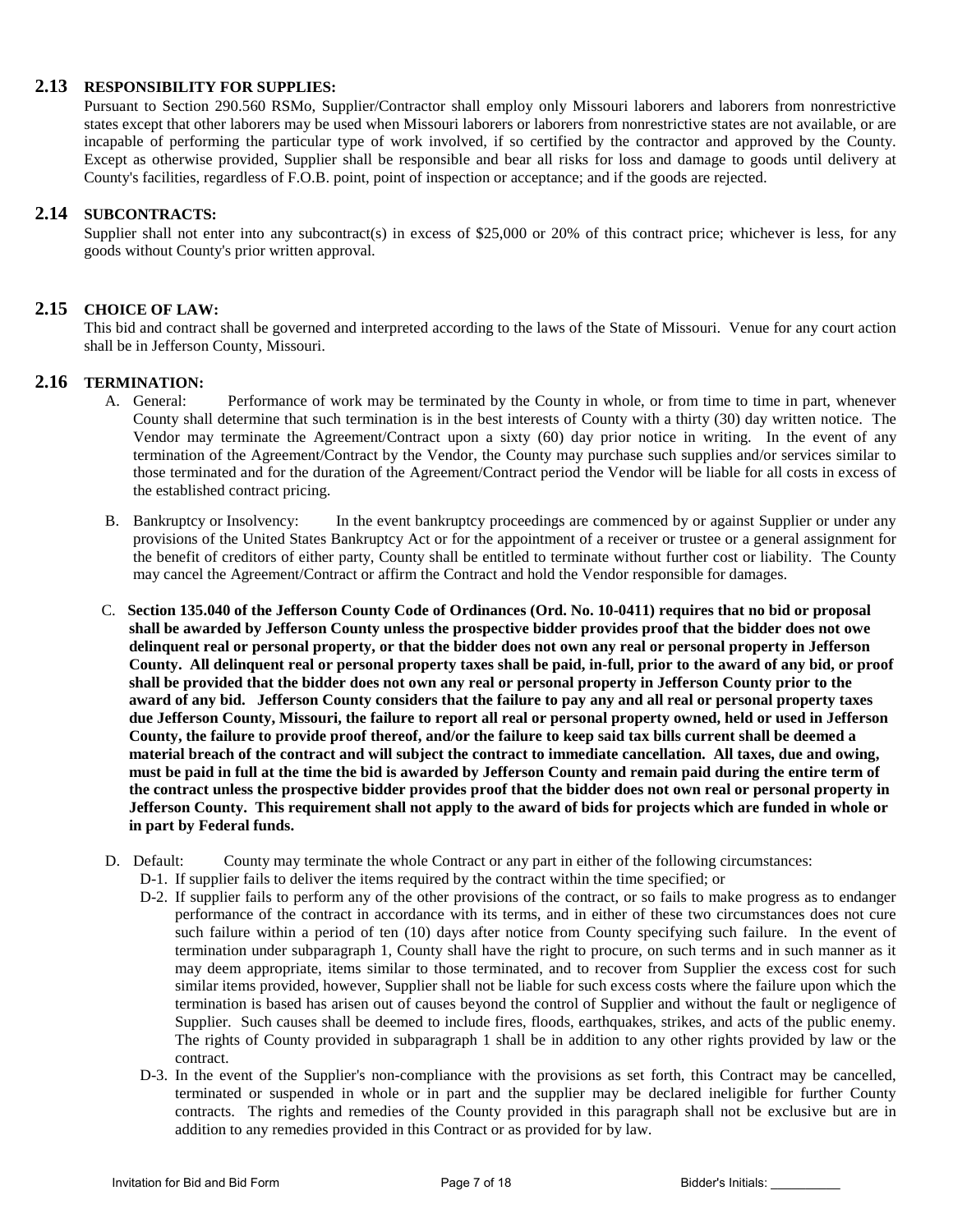#### **2.17 NOTICE AND SERVICE THEREOF:**

Any notice from the County shall be in writing and considered delivered and the service thereof completed when said notice is posted, by certified or regular mail, to the Supplier, at the address stated on the bid form.

#### **2.18 CONTRACT TERM:**

Performance shall be governed solely by the terms and conditions as set forth in the Invitation for Bid, Bid Specifications, Bid Form and the Contract notwithstanding any language contained on any invoice, shipping order, bill of lading or other document furnished the Seller at any time and the acceptance by the County for any goods furnished.

#### **2.19 COMPLIANCE WITH APPLICABLE LAWS:**

Supplier warrants it has complied with all applicable laws, rules and ordinances of the United States, Missouri or any other Governmental authority or agency in the manufacture or sale of the goods, including but not limited to all provisions of the Fair Labor Standards Act of 1938, as amended, including provisions of the Home Rule Charter of Jefferson County, Missouri requiring all workers performing work under any contract with Jefferson County be paid a wage that is at least the prevailing hourly rate of wages for work of a similar character in Jefferson County.

#### **2.20 ACTS OF GOD:**

No party shall be liable for delays, nor defaults due to Acts of God or the public enemy, riots, strikes, fires, explosions, accidents, governmental actions of any kind or any other causes of a similar character beyond its control and without its fault or negligence.

#### **2.21 SELLER'S INVOICES:**

Invoices shall contain the following information. Contract number (if any), Purchase Order Number, Item number, contract description of goods or services, sizes, quantities, unit prices and extended totals. Invoices for and inquiries regarding payment should be addressed to the County Accounts Payable Clerk.

#### **2.22 APPROVAL:**

It is agreed the acceptance of a Bid shall not be valid and binding upon the County until approved by the County Purchasing Agent, County Council, and the County Counselor.

#### **2.23 RENEWAL OPTION:**

The County reserves the right to negotiate the contract for one (1) additional one-year term with the written consent of the awarded vendor. If the contractor/vendor request an increase in compensation for any renewal period, the vendor shall notify the Office of Contracts and Grants no less than 60 days prior to the end of the contract period. The County shall notify the Vendor of the intent to exercise the renewal option. However, failure to notify the Vendor does not waive the County's right to exercise the renewal option.

#### **2.24 INDIVIDUAL, PARTNERSHIPS, CORPORATIONS:**

Indicate: [ ] Individual: [ ] Partnership: [ ] Corporation.

Incorporated in the State of  $\blacksquare$ 

#### **2.25 LITIGATION:**

This agreement shall be interpreted under the laws of the State of Missouri. Any disagreements, questions, controversies, litigation or other causes of action whatsoever arising from or under the terms of this agreement shall be resolved in the trial courts of 23rd Judicial Circuit Court of the State of Missouri-Hillsboro, Missouri.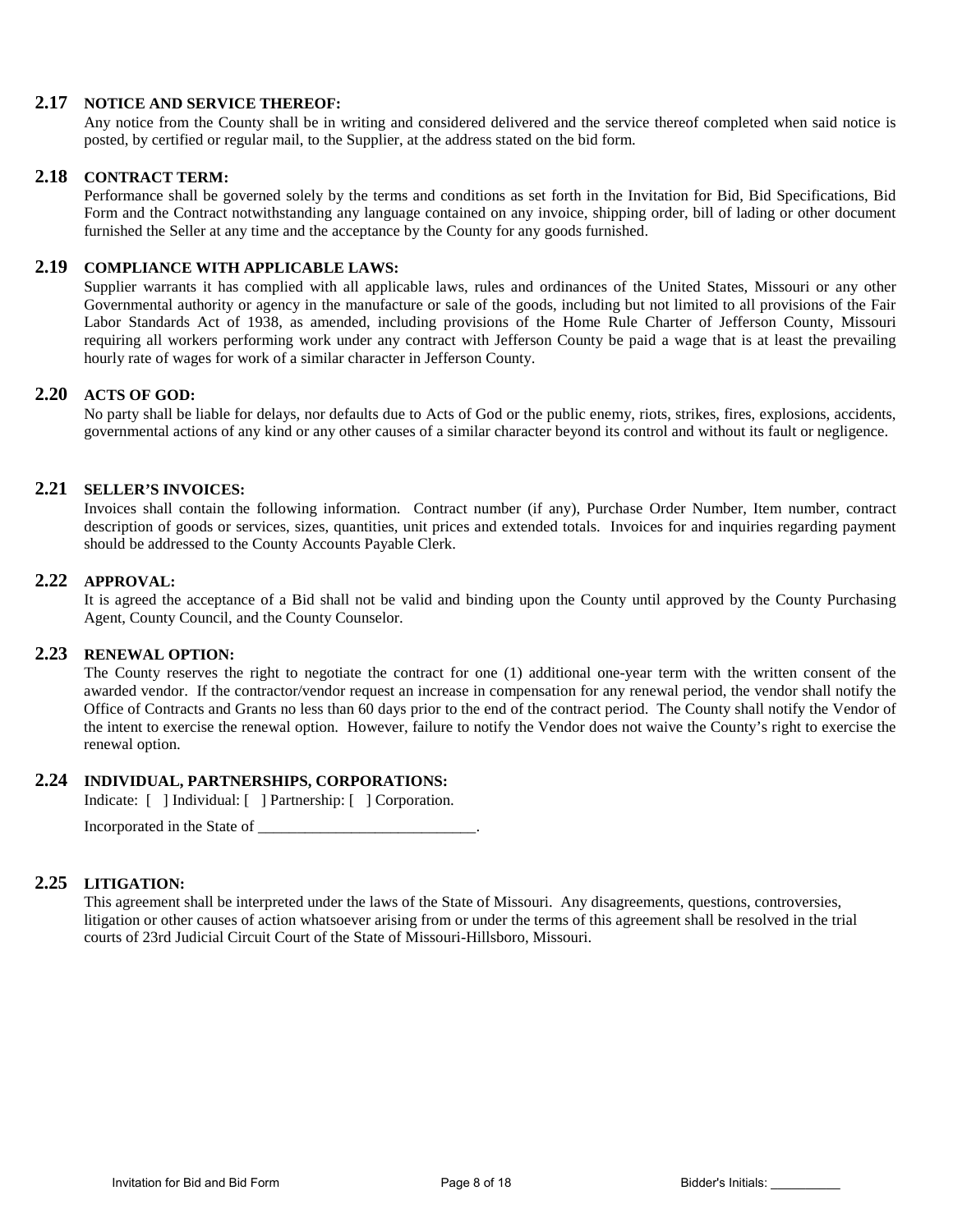### **AFFIDAVIT OF WORK AUTHORIZATION**

The grantee, sub grantee, contractor or subcontractor who meets the section 285.525, RSMo definition of a business entity must complete and return the following Affidavit of Work Authorization.

| Comes now                                                  | (Name of Business Entity Authorized Representative) as                                                           |
|------------------------------------------------------------|------------------------------------------------------------------------------------------------------------------|
|                                                            | (Position/Title) first being duly sworn on my oath, affirm                                                       |
|                                                            | (Business Entity Name) is enrolled and will continue to participate in the                                       |
|                                                            | E-Verify federal work authorization program with respect to employees hired after enrollment in the program      |
|                                                            | who are proposed to work in connection with the services related to                                              |
|                                                            | (Bid/Grant/Subgrant/Contract/Subcontract) for the duration of the grant, subgrant, contractor, or subcontractor, |
|                                                            | if awarded in accordance with subsection 2 of section 285.530, RSMo. I also affirm that                          |
|                                                            | (Business Entity Name) does not and will not knowingly employ a person                                           |
|                                                            | who is an unauthorized alien in connection with the contracted services related to                               |
|                                                            | (Bid/Grant/Subgrant/Contract/Subcontract) for the duration of                                                    |
| the grant, subgrant, contract, or subcontract, if awarded. |                                                                                                                  |

*In Affirmation thereof, the facts stated above are true and correct. (The undersigned understands that false statements made in this filing are subject to the penalties provided under section 575.040, RSMo.)* 

| Authorized Representative's Signature | <b>Printed Name</b> |               |        |
|---------------------------------------|---------------------|---------------|--------|
| Title                                 | Date                |               |        |
|                                       | (DAY)               | (MONTH, YEAR) |        |
|                                       |                     |               |        |
|                                       |                     |               |        |
| (NAME OF STATE)                       |                     |               | (DATE) |
| <b>Signature of Notary</b>            | Date                |               |        |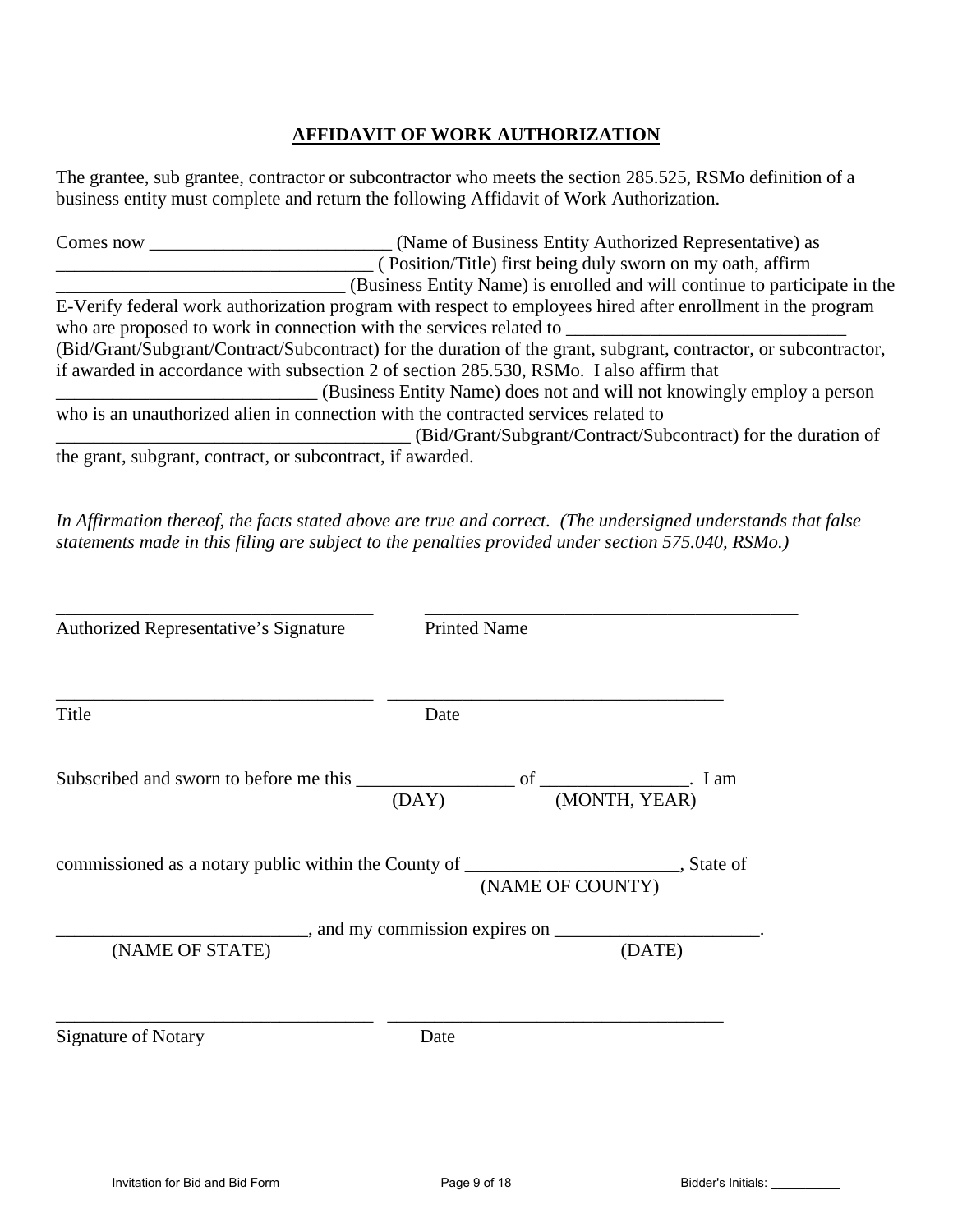#### **AFFIDAVIT OF WORK AUTHORIZATION**

(Continued)

#### **CURRENT BUSINESS ENTITY STATUS**

I certify that **I** certify that **I** certify that **I** certify that **I** certify that **I** certify that **I** certify that **I** certify that **I** certify that **I** certify that **I** certify that **I** certify that **I** certify that **I** entity as defined in section 285.525, RSMo pertaining to section 285.530, RSMo as stated above.

 $\overline{\phantom{a}}$  ,  $\overline{\phantom{a}}$  ,  $\overline{\phantom{a}}$  ,  $\overline{\phantom{a}}$  ,  $\overline{\phantom{a}}$  ,  $\overline{\phantom{a}}$  ,  $\overline{\phantom{a}}$  ,  $\overline{\phantom{a}}$  ,  $\overline{\phantom{a}}$  ,  $\overline{\phantom{a}}$  ,  $\overline{\phantom{a}}$  ,  $\overline{\phantom{a}}$  ,  $\overline{\phantom{a}}$  ,  $\overline{\phantom{a}}$  ,  $\overline{\phantom{a}}$  ,  $\overline{\phantom{a}}$ 

(Please Print)

 Authorized Business Entity Authorized Business Entity Representative's Name<br>Representative's Signature

 $\overline{\phantom{a}}$  ,  $\overline{\phantom{a}}$  ,  $\overline{\phantom{a}}$  ,  $\overline{\phantom{a}}$  ,  $\overline{\phantom{a}}$  ,  $\overline{\phantom{a}}$  ,  $\overline{\phantom{a}}$  ,  $\overline{\phantom{a}}$  ,  $\overline{\phantom{a}}$  ,  $\overline{\phantom{a}}$  ,  $\overline{\phantom{a}}$  ,  $\overline{\phantom{a}}$  ,  $\overline{\phantom{a}}$  ,  $\overline{\phantom{a}}$  ,  $\overline{\phantom{a}}$  ,  $\overline{\phantom{a}}$ Business Entity Name Date

As a business entity, the grantee, sub grantee, contractor, or subcontractor must perform/provide the following. The grantee, sub grantee, contractor, or subcontractor shall check each to verify completion/submission:

□ Enroll and participate in the E-Verify federal work authorization program (Website: [http://www.dhs.gov/xprevprot/programs/gc\\_1185221678150.shtm;](http://www.dhs.gov/xprevprot/programs/gc_1185221678150.shtm) Phone: 888-464-4218: Email: [e-verify@dhs.gov\)](mailto:e-verify@dhs.gov) with respect to the employees hired after enrollment in the program who are proposed to work in connection with the services required herein;

AND

□ Provide documentation affirming said company's/individual's enrollment and participation in the E-Verify federal work authorization program. Documentation shall include a page from the E-Verify Memorandum of Understanding (MOU) listing the grantee's, subgrantee's, contractor's, or subcontractor's name and the MOU signature page completed and signed, at minimum, by the grantee, subgrantee, contractor, or subcontractor and the Department of Homeland Security – Verification Division; (if the signature page of the MOU lists the grantee's, subgrantee's, contractor's, or subcontrator's name, then no additional pages of the MOU must be submitted).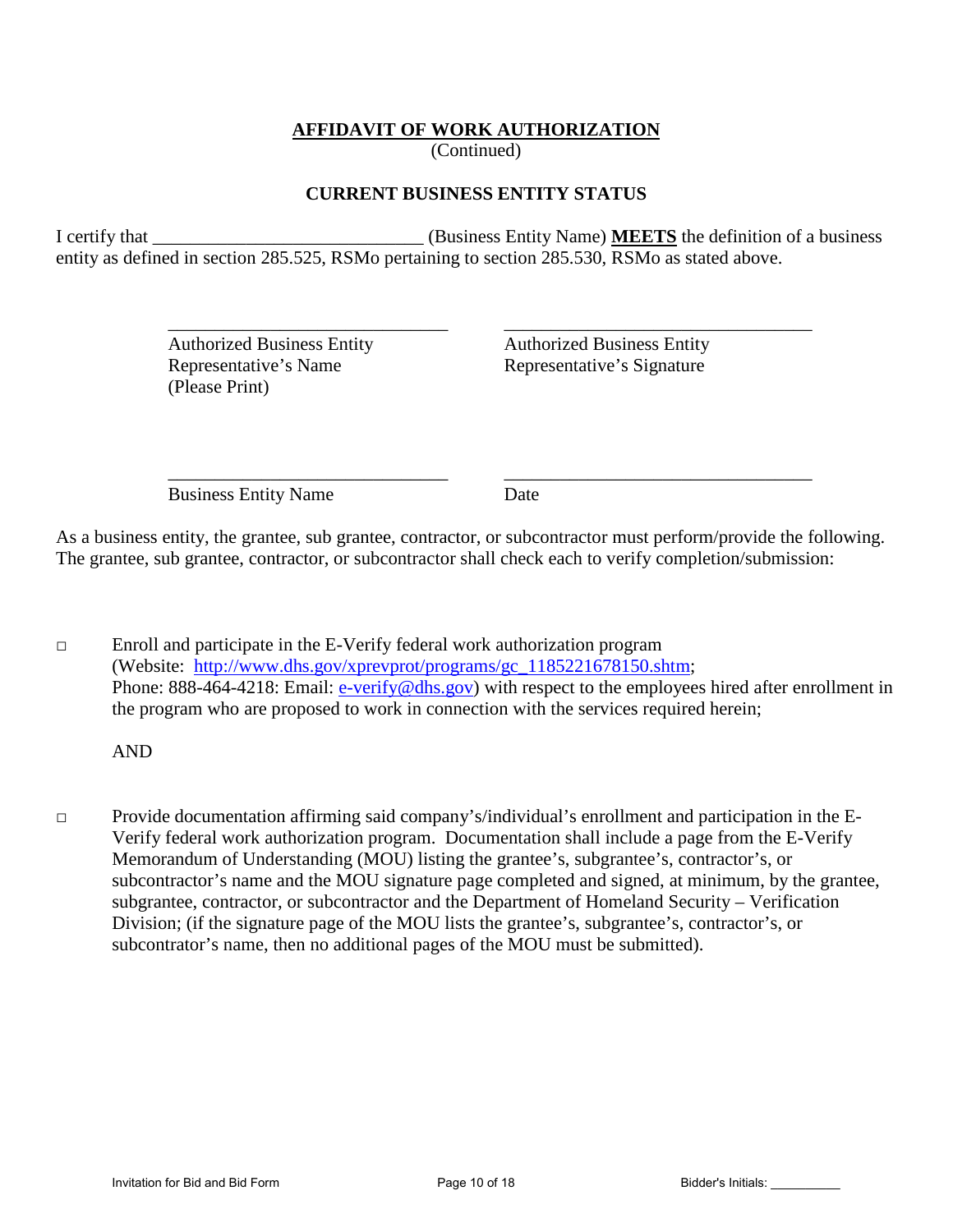#### **CERTIFICATION REGARDING DEBARMENT, SUSPENSION, INELIGIBILITY AND VOLUNTARY EXCLUSION**

This certification is required by the regulations implementing Executive Order 12549, Debarment and Suspension, 43 CFR Part 12, Section 12.510, Participants' responsibilities. The regulations were published as Part VII of the May 26, 1988 Federal Register (pages 19160-19211). For further assistance in obtaining a copy of the regulations, contact the U.S. Department of the Interior, Acquisition and Assistance Division, Office of Acquisition and Property Management, 18<sup>th</sup> and C Streets, NW, Washington, D.C. 20240.

## (BEFORE COMPLETING CERTIFICATION, READ INSTRUCTIONS)

 (1) The prospective participant certifies, by submission of this proposal, that neither it nor its principals is presently debarred, suspended, proposed for debarment, declared ineligible or voluntarily excluded from participation in this transaction by any federal department or agency.

(2) Where the prospective participant is unable to certify to any of the statements in this certification, such prospective participant shall attach an explanation to this proposal.

Name and Title of Authorized Representative

Signature Date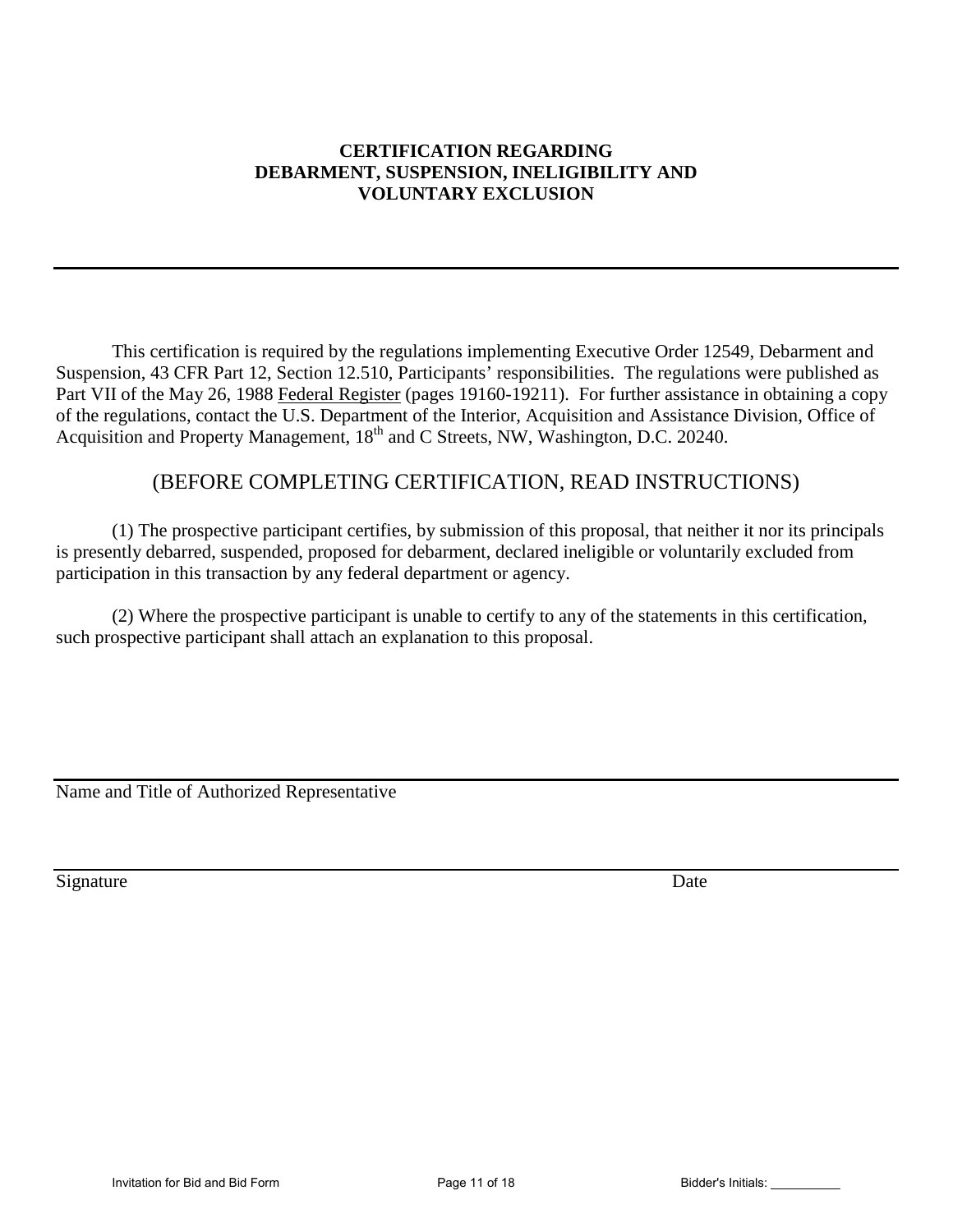#### **Instructions for Certification**

1. By signing and submitting this proposal, the prospective participant is providing the certification set out below.

2. The certification in this clause is a material representation of fact upon which reliance was placed when this transaction was entered into. If it is later determined that the prospective participant knowingly rendered an erroneous certification, in addition to other remedies available to the federal government, the department or agency with which this transaction originated may pursue available remedies, including suspension and / or debarment.

3. The prospective participant shall provide immediate written notice to the person to which this proposal is submitted if at any time the prospective participant learns that its certification was erroneous when submitted or has become erroneous by reason of changed circumstances.

4. The terms "covered transaction", "debarred", "suspended", "ineligible", "participant", "person", "primary covered transaction", "principal", "proposal" and "voluntarily excluded", as used in this clause, have the meanings set out in the Definitions and Coverage Sections of rules implementing Executive Order 12549.

5. The prospective participant agrees by submitting this proposal that, should the proposed covered transaction be entered into, it shall not knowingly enter into any covered transaction with a person who is debarred, suspended, declared ineligible or voluntarily excluded from participation in this covered transaction, unless authorized by the department or agency with which this transaction originated.

6. The prospective participant further agrees by submitting this proposal that it will include this clause titled "Certification Regarding Debarment, Suspension, Ineligibility and Voluntary Exclusion", without modification, in all covered transactions and in all solicitations for covered transactions.

7. A participant in a covered transaction may rely upon a certification of a prospective participant in a covered transaction that it is not debarred, suspended, ineligible or voluntarily excluded from the covered transaction, unless it knows that the certification is erroneous. A participant may decide the method and frequency.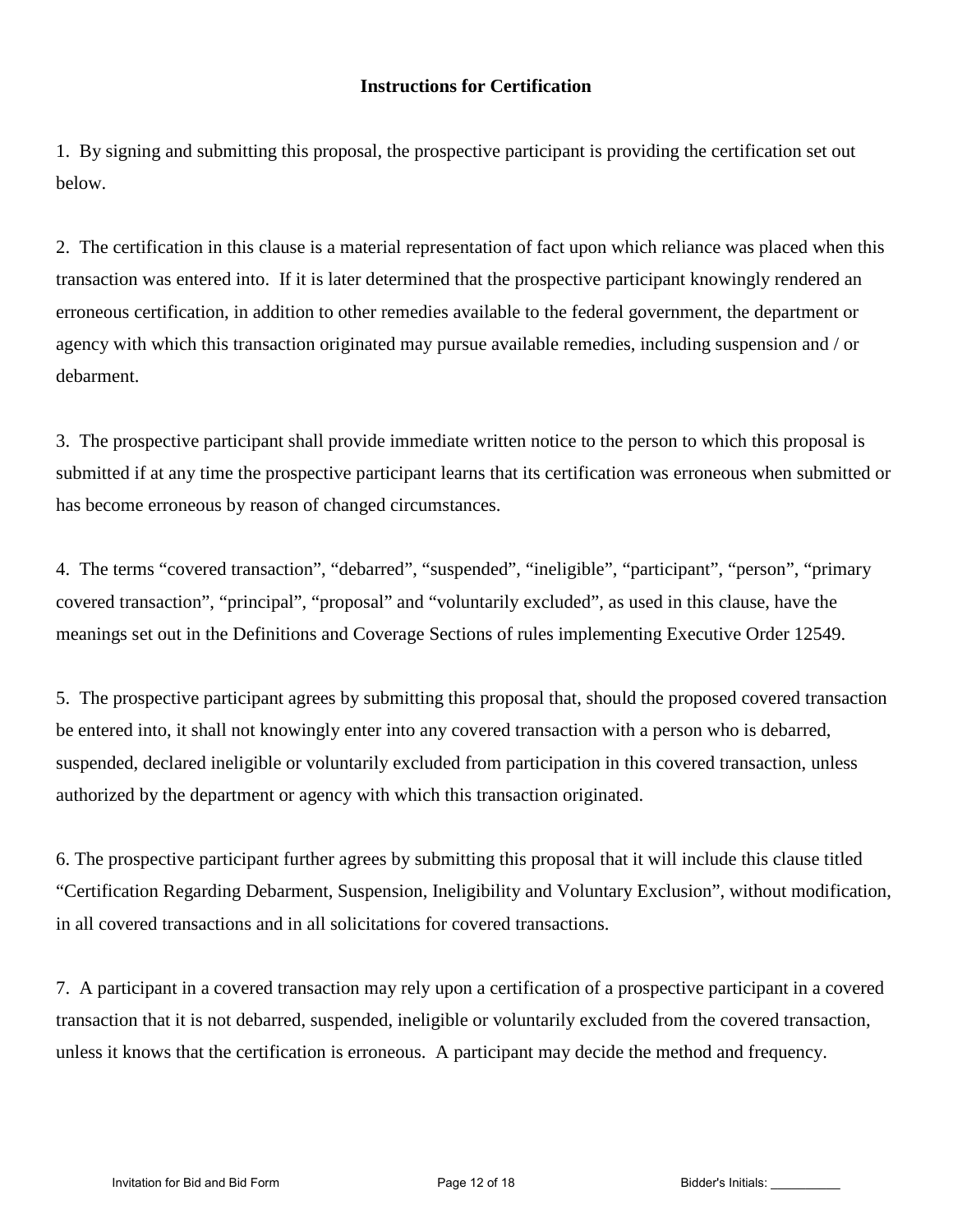|                  |                    | <b>SPECIFICATIONS</b>                                                                                                                                                                                                                                                                                  |                                     |                  |
|------------------|--------------------|--------------------------------------------------------------------------------------------------------------------------------------------------------------------------------------------------------------------------------------------------------------------------------------------------------|-------------------------------------|------------------|
| <b>Item</b><br># | <b>Manufacture</b> | <b>Item Description</b>                                                                                                                                                                                                                                                                                | <b>Sizes</b>                        | <b>Unit Cost</b> |
| 1                |                    | Short Sleeve Shirt "A" Uniform Shirt<br>Silvertan w/Brown Epaulets & Pocket Flaps<br>100% Polyester, 5 Military Sewn In Creases<br>Badge Tab, Front Zipper Closure                                                                                                                                     | 14.5-17.5<br>18-18.5<br>19-20<br>22 | \$<br>\$<br>\$   |
| 2                |                    | Long Sleeve Shirt "A" Uniform Shirt<br>Silvertan w/Brown Epaulets & Pocket Flaps<br>100% Polyester, 5 Military Sewn In Creases<br>Badge Tab, Front Zipper Closure                                                                                                                                      | 14.5-17.5<br>18-18.5<br>19-20<br>22 | \$<br>\$         |
| 3                |                    | Short Sleeve Shirt "A" Ranking Shirt<br>White w/Brown Epaulets & Pocket Flaps<br>100% Polyester, 5 Military Sewn In Creases<br>Badge Tab, Front Zipper Closure                                                                                                                                         | 14.5-17.5<br>18-18.5<br>19-20<br>22 | \$<br>\$.<br>\$  |
| 4                |                    | Long Sleeve Shirt "A" Ranking Shirt<br>White w/Brown Epaulets & Pocket Flaps<br>100% Polyester, 5 Military Sewn In Creases<br>Badge Tab, Front Zipper Closure                                                                                                                                          | 14.5-17.5<br>18-18.5<br>19-20<br>22 | \$<br>\$<br>\$.  |
| 5                |                    | Men's Class "A" Polyester Duty Trousers<br>Brown 13oz. Elastique, Western Top Pockets<br>& Keystone Loops<br>To Include 1 1/2" Silvertan Elastique Stripe<br>Installed from the Waistband Down                                                                                                         | 28-42<br>44-50<br>52-54             | \$<br>\$.<br>\$  |
| 6                |                    | Women's Class "A" Polyester Duty Trousers<br>Brown 13oz. Elastique, Western Top Pockets<br>& Keystone Loops<br>To Include 1 1/2" Silvertan Elastique Stripe<br><b>Installed from the Waistband Down</b>                                                                                                | $4 - 18$<br>20-24                   | \$.<br>\$        |
| 7                |                    | Men's Class "B" Side Cargo Pocket Trousers<br>Brown 65/35% Polyester/Cotton 11oz Twill<br>Pleated Double Thigh Pockets w/ 3M Scotchlite<br>Striping Under Pocket Flap (K-9 & Special<br>Units)<br>To Include 1 1/2" Silvertan Elastique Stripe<br>Installed from the Waistband Down                    | 28-42<br>44-50<br>52-54             | \$<br>\$.<br>\$  |
| 8                |                    | Women's Class "B" Side Cargo Pocket<br><b>Trousers</b><br>Brown 65/35% Polyester/Cotton 11oz Twill<br>Pleated Double Thigh Pockets w/ 3M Scotchlite<br>Striping Under Pocket Flap (K-9 & Special<br>Units)<br>To Include 1 1/2" Silvertan Elastique Stripe<br><b>Installed from the Waistband Down</b> | $4 - 18$<br>20-24                   | \$               |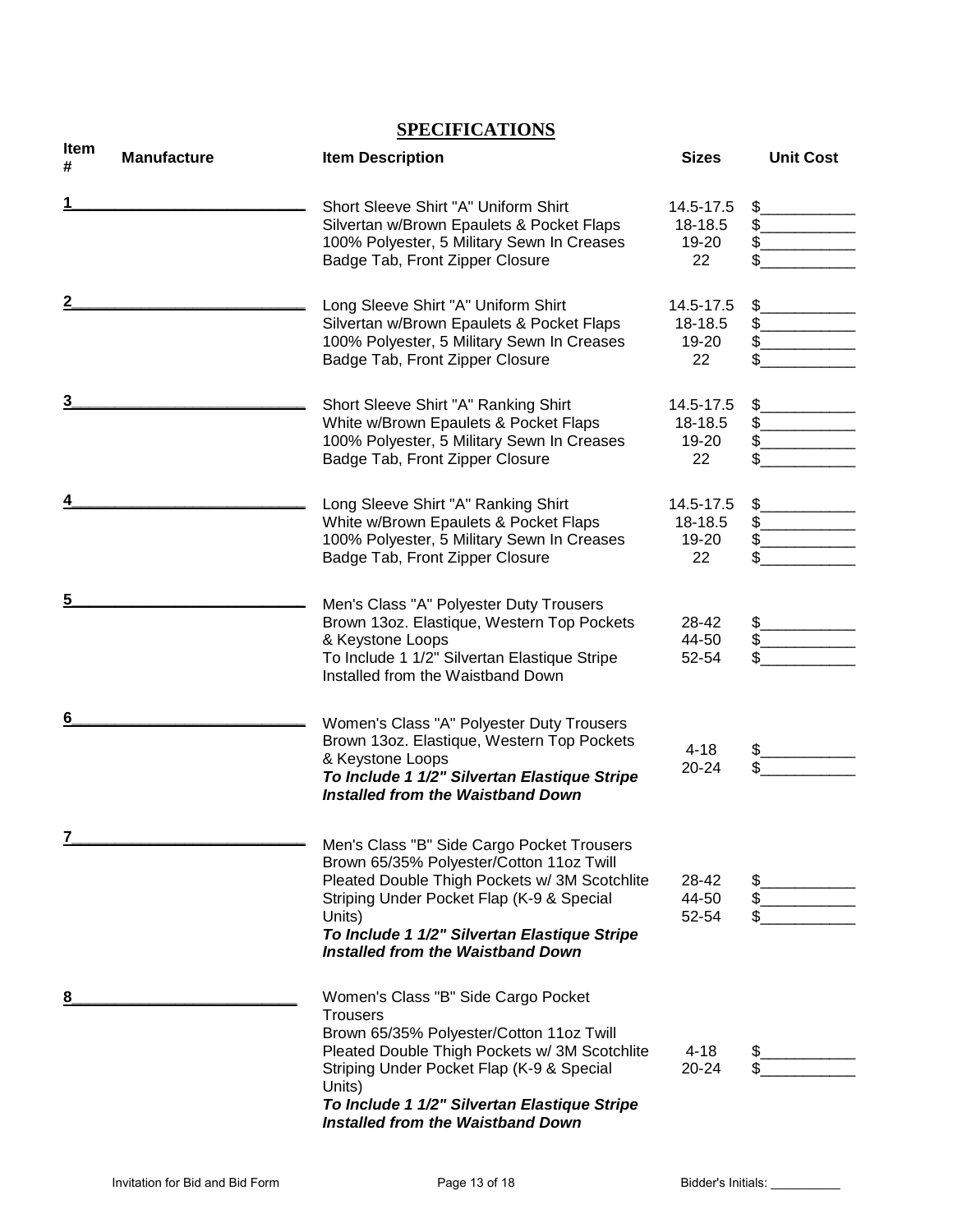| <u>9</u> | <b>Black Lightweight Tactical Trousers</b><br>65/35 Polyester/Cotton Rip-Stop, Nine Pocket<br>Design, Reinforced Seat & Knees<br>To Include 1 1/2" Nylon Matching Belt         | 28-46<br>48-54                               | \$             |
|----------|--------------------------------------------------------------------------------------------------------------------------------------------------------------------------------|----------------------------------------------|----------------|
| 10       | Brown Waterproof/Windproof Bomber Jacket<br>Taslan Outershell Reversible To ANSI Class III<br>Hi-Vis w/ 3M Scotchlite Reflective Striping<br>& Zip-Out Thinsulate Inner Liner  | S-XL<br>2XL<br>3XL<br>4XL                    |                |
| 11       | Rain Coat 48" ANSI Class III Reversible<br>Black/Hi-Vis w/ Scotchlite Striping, Double<br>torn Flap, Elasticized Adjustable Cuffs,<br>Side Equipment Opening w/ Velcro Closure | S-XL<br>2XL<br>3XL<br>4XL                    | \$<br>\$<br>\$ |
| $12 \,$  | Clarino/Hi-Gloss Oxford Style Shoes                                                                                                                                            | All                                          | \$             |
| 13       | Black 8" Waterproof Side Zipper Boots<br>Leather & Nylon, Plain Toe                                                                                                            | All                                          |                |
| 14       | Brown Straw Triple Brim Campaign Style Hat                                                                                                                                     | $6.5 - 8$                                    |                |
| 15       | Brown Felt Triple Brim Campaign Style Hat                                                                                                                                      | $6.5 - 8$                                    |                |
| 16       | 3 Piece Kentucky Style Hat Strap                                                                                                                                               | One Size                                     |                |
| 17       | Campaign/Lawman Style Rain Hat Cover                                                                                                                                           | All                                          |                |
| 18       | Brown Clip-On Uniform Tie, 3.5" Width<br>100% Textured Polyester w/ Buttonholes                                                                                                | 14.5"<br>Short<br>18"<br>Regular<br>20" Long | \$_<br>\$      |
| 19       | Tie Bar Sheriff's Dept. Star w/ Brown Enamel<br><b>Available in Silver or Gold Finish</b>                                                                                      | N/A                                          |                |
| 20       | J.C. Collar Brass- Clutch Back (Each)<br><b>Available in Silver or Gold Finish</b>                                                                                             | 9/16"                                        |                |
| 21       | S.O. Collar Brass- Clutch Back (Each)<br><b>Available in Silver or Gold Finish</b>                                                                                             | 9/16"                                        |                |
| 22       | Silver Metal Frame Nameplates, Clutch Back<br>w/ BLACK Plastic Background & White Letters<br>2 3/8" x 5/8" (Non-Ranking)                                                       | N/A                                          |                |
| 23       | Gold Metal Frame Nameplates, Clutch Back<br>w/ BROWN Plastic Background & White Letters<br>2 3/8" x 5/8" (Ranking)                                                             | N/A                                          | \$             |
| 24       | American Flag Bar Pin, Rectangle<br>1 3/4" Long<br><b>Available in Silver or Gold Trim</b>                                                                                     | N/A                                          | \$             |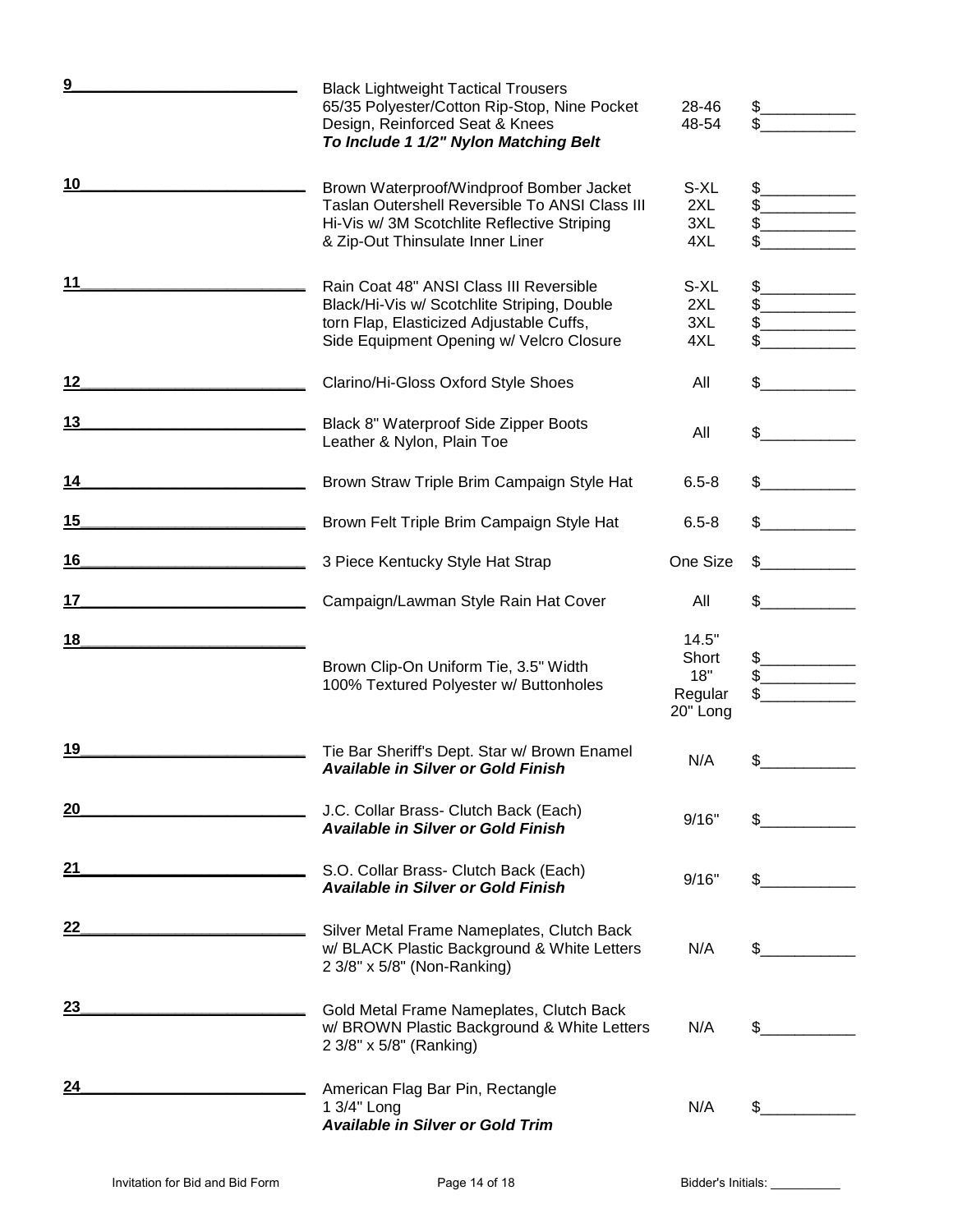| <u>25</u> | 2.25" Black Basketweave Buckless Duty Belt                                                                                         | 26-44        | \$.          |
|-----------|------------------------------------------------------------------------------------------------------------------------------------|--------------|--------------|
|           | Four Row Stitching, Velcro Closure &                                                                                               | 46           | \$           |
|           | Attachment System                                                                                                                  | 48<br>50     | \$           |
|           |                                                                                                                                    |              |              |
| 26        |                                                                                                                                    | S-XL         | \$           |
|           | 1.5" Black Reversible Basketweave Inner Belt                                                                                       | 2XL          | \$           |
|           |                                                                                                                                    |              |              |
| 27        | <b>Black Basketweave Level II Retention Holster</b><br>Must Be Rock Forward Retention Design with<br>Wrap around front thumb break | Glock 17     | \$           |
| 28        | <b>Black Basketweave Level II Retention Holster</b><br>To Fit: Glock 22 w/ TLR-1 Tactical Light                                    | Glock 17     | $\mathbb{S}$ |
| 29        | Black Basketweave Double Magazine Case<br>With Hidden Snap Closure                                                                 | Glock 17     | \$           |
| 30        | <b>Black Basketweave Single Handcuff Case</b><br>With Hidden Snap Closure                                                          | Standard     | \$           |
| 31        | <b>Black Basketweave Oversize Handcuff Case</b><br>With Hidden Snap Closure                                                        | Oversize     | \$           |
| 32        | Black Basketweave MK4 OC Spray Case<br>With Hidden Snap Closure                                                                    | MK4          | \$           |
| 33        | <b>Black Basketweave Velcro Glove Pouch</b><br><b>With Velcro Closure</b>                                                          | Double       |              |
| 34        | Black Basketweave "D" Cell Flashlight Ring                                                                                         | "D" Cell     | S            |
| 35        | Black Basketweave Universal Radio Holder                                                                                           | Universal    | S            |
| 36        | Black Basketweave Expandable Baton Holder                                                                                          | 21"          |              |
| 37        | Black Basketweave Hidden Snap Belt Keeper                                                                                          | N/A          | \$           |
| <u>38</u> | Black Basketweave Double Rear Belt Keeper<br><b>Hidden Snap Closure</b>                                                            | Double       | \$           |
| <u>39</u> | Black Basketweave Open Top Strion Case                                                                                             | Strion       |              |
| 40        | Black Basketweave Open Top Stinger Case                                                                                            | Stinger      |              |
| 41        | <b>Black Basketweave Tactical Light Case</b>                                                                                       | <b>TLR-1</b> | \$           |
| <u>42</u> | Black Nylon Velcro 2 1/4" Duty Belt                                                                                                | S-XL<br>2XL  | \$           |
| 43        | Black Nylon Velcro 1.5" Underbelt                                                                                                  | S-XL<br>2XL  |              |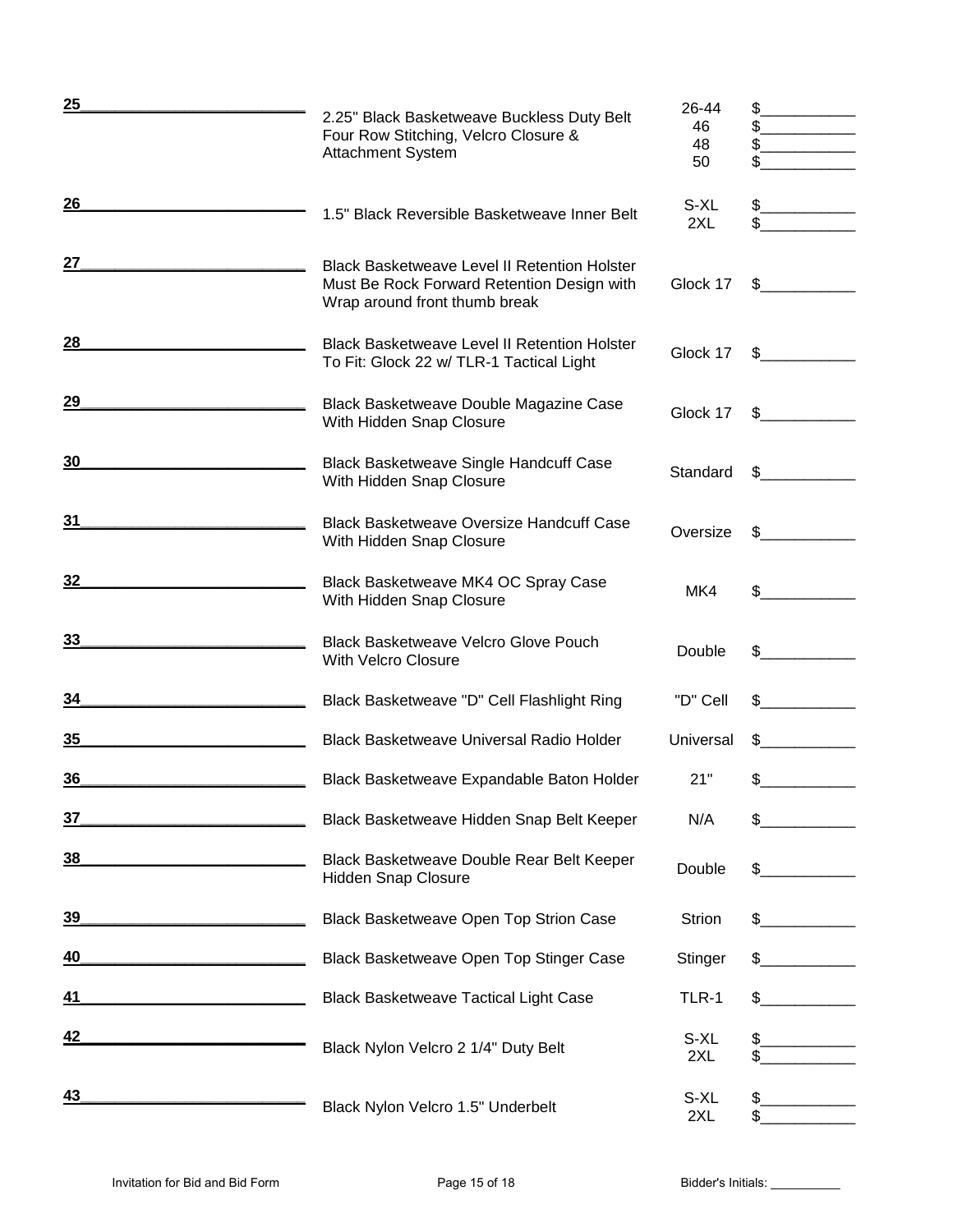| 44        | <b>Black Nylon Level II Retention Holster</b><br>Rock Forward Retention Style with<br>Wrap around front thumb break                                      | Glock 22      | \$.                                                                                      |
|-----------|----------------------------------------------------------------------------------------------------------------------------------------------------------|---------------|------------------------------------------------------------------------------------------|
| 45        | <b>Black Nylon Double Magazine Case</b><br>With Hidden Snap Closure                                                                                      | Glock 22      | \$                                                                                       |
| 46        | <b>Black Nylon Single Handcuff Case</b><br>With Hidden Snap Closure                                                                                      | Glock 23      | \$                                                                                       |
| 47        | Black Nylon MK4 OC Spray Case<br>With Hidden Snap Closure                                                                                                | MK4           | $\mathbb{S}$                                                                             |
| 48        | Black Nylon Velcro Glove Pouch                                                                                                                           | Double        | \$                                                                                       |
| 49        | Black Nylon "D" Cell Flashlight Ring                                                                                                                     | "D" Cell      | \$                                                                                       |
| 50        | Black Nylon Universal Radio Holder                                                                                                                       | Universal     | SS.                                                                                      |
| 51        | Black Nylon Expandable Baton Holder                                                                                                                      | 21"           | $\frac{1}{2}$                                                                            |
| 52        | <b>Black Nylon Single Belt Keeper</b>                                                                                                                    | Single        |                                                                                          |
| 53        | Black Nylon Double Rear Belt Keeper                                                                                                                      | Double        | $\frac{1}{\sqrt{1-\frac{1}{2}}\sqrt{1-\frac{1}{2}}\left(\frac{1}{2}-\frac{1}{2}\right)}$ |
| 54        | <b>Black Nylon Key Ring</b>                                                                                                                              | N/A           | $\mathbb{S}^-$<br><u> 1990 - Jan Jawa</u>                                                |
| 55        | Peerless Model 700 Nickel Handcuffs                                                                                                                      | N/A           | \$                                                                                       |
| <u>56</u> | Safariland Over/Undersize Nickel Handcuffs                                                                                                               | N/A           | \$                                                                                       |
| 57        | Sabre RED MK4 OC Spray, 3.3 oz                                                                                                                           | MK4           | <u> 1990 - Jan Barnett</u><br>\$                                                         |
| 58        | 21" Expandable Baton                                                                                                                                     | 21"           | \$                                                                                       |
| <u>59</u> | Streamlight Strion LED Rechargeable Light<br>w/ AC Charger                                                                                               | Strion        | \$                                                                                       |
| 60        | Streamlight Stinger DS LED Rechargeable<br>Light<br>w/ AC Charger                                                                                        | Stinger       | \$                                                                                       |
| 61        | Streamlight SL-20L C4 LED Rechargeable<br>Light<br>w/ AC Charger                                                                                         | <b>SL-20L</b> | \$                                                                                       |
| 62        | Streamlight TLR-1 Weapon Mounted LED Light<br>C4 LED w/ 2 CR123 3V Batteries                                                                             | <b>TLR-1</b>  | \$                                                                                       |
| 63        | ANSI Class II Hi-Vis Mesh Safety Vest<br>Yellow Mesh Orange Trim & 3M Scotchlite<br>Striping w/ "SHERIFF" Imprint Front & Rear<br>In Black, Zipper Front | All           | $\mathbb{S}^-$                                                                           |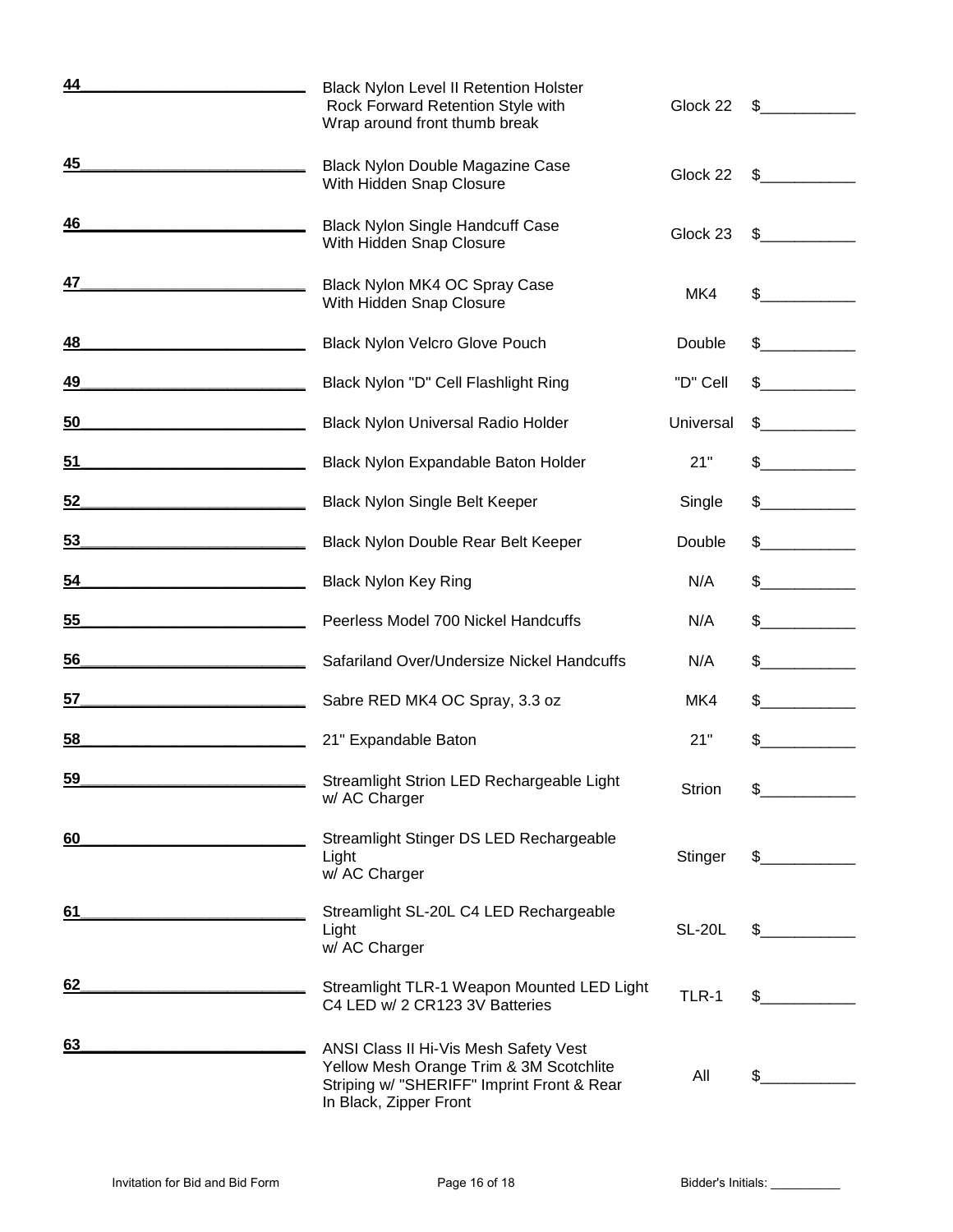| 64 | Body Armor Ballistic-Resistance Vest<br><b>Must Comply with NIJ Standard 0101.06</b><br>http://www.nij.gov/nij/pubs-sum/223054.htm | All |  |
|----|------------------------------------------------------------------------------------------------------------------------------------|-----|--|
| 65 | Body Armor Stab Resistance Vest<br><b>Must Comply with NIJ Standard 0115.00</b><br>http://www.nij.gov/pubs-sum/183652.htm          | All |  |
| 66 | <b>Overshirt Ballistic Vest Carrier</b><br>May bid on more than one style                                                          | All |  |
| 67 | Nylon Control Straps "Hobbles"<br>Nylon Strap Material w/ Spring Buckles                                                           | All |  |